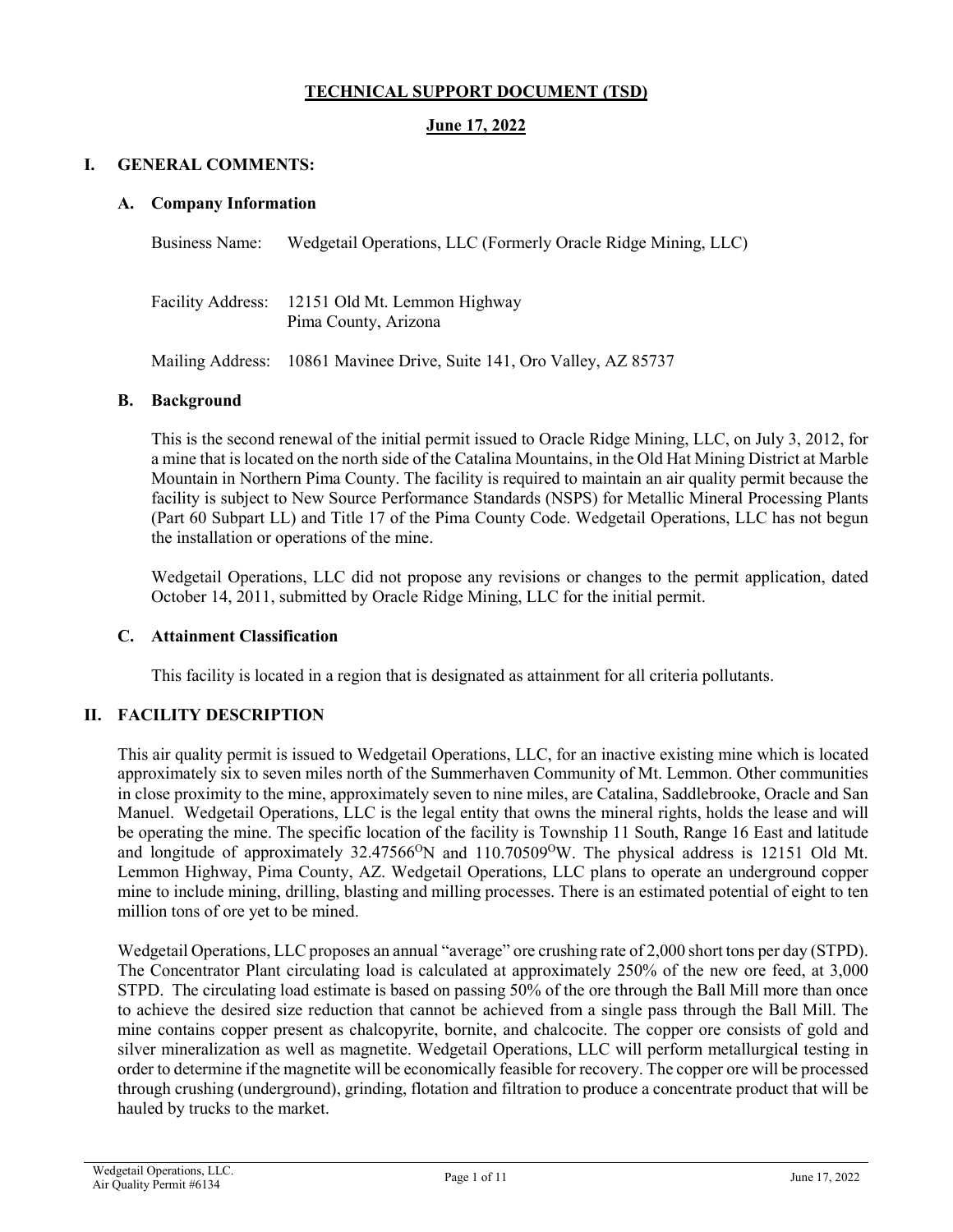Emissions from the facility will consist primarily of fugitive and non-fugitive particulate matter (PM) from processing, unpaved roads and tailings storage operations, nitrogen oxide and carbon monoxide from portable and stationary combustion sources and volatile organic compounds from organic liquid storage activities. The facility plans to control fugitive emissions using a dust control program that will control emissions by a combination of methods including, but not limited to, retention of native vegetation, application of dust and erosion chemical suppressants, road watering etc.

Non-fugitive emissions will be controlled through the use of fabric filter dust collectors. Specific equipment used to control emissions is outlined in the specific conditions found in Part B of the permit and the equipment list. Wedgetail Operations, LLC's maximum processing rate has a potential to emit below major source levels for all pollutants.

The facility plans to operate 24 hours per day, 365 days per year except during routine maintenance, shutdown or repair of equipment.

# **A. Process Description and Operating Hours**

# Coarse Ore Storage & SAG Mill Crushing

All underground processes, including crushing operations, are not subject to air quality permitting. Only above ground emissions are considered in evaluating the permit application. Crushed ore is conveyed to the surface from the underground Jaw Crushing system and transferred to the Crushed Ore Bin Feed/ Tripper Conveyor. Ore is then transferred to three Crushed Ore Storage Bins. There are several copper ore formations at the mine that will be mined, crushed, and transported to one of three ore storage bins for blending of ores to be processed in the concentrator. Wedgetail Operations, LLC will operate a Dust Suppression System for use underground on the conveyor to surface to reduce dust particles to the atmosphere.

Crushed ore from the bins is discharged by an apron feeder onto the Reclaim Tunnel Conveyor that will then transport the ore to the SAG Mill Feed Conveyor. The SAG Mill conveyor then feeds into the Semi-Autogenous (SAG) Mill for further processing. Ore feed from the storage bins will be regulated with variable speed drives on each apron feeder. These drives will enable Wedgetail Operations, LLC to form blended ores to be delivered to the SAG Mill Feed Conveyor.

The SAG Mill Crushing system will be a continuous operation to provide  $\frac{1}{2}$  ground ore to the Primary Ball Mill and flotation circuitry. The SAG Mill will operate at an initial feed rate of 90.6 STPH (2,000 STPD) of crushed ore. The SAG Mill is equipped with a belt scale to monitor the weight of ore and a variable frequency drive that allows the mill to operate at a reduced tonnage throughput when required. Once the required size is achieved, the ground ore is sent to the Primary Ball Mill.

### Copper Concentrate Thickening & Filtration

The Ball Mill produces slurry that is pumped to the froth flotation process. Froth flotation is a mineral separation process that takes place in conditioned slurry composed of the ground ore mixed with water, reagents and air. The reagents are fed from the Hydrated Lime and Reagent Distribution Systems. Reagents are used to assist the copper particles to float in the flotation circuit. Hydrated Lime is used to adjust the pH for the slurry to enable flotation of the copper, gold and silver particles.

Any oversize ore or regrinding of the flotation concentrate particles necessary takes place in the Re-Grind Ball Mill which has its own circuit to produce a finer particle size for flotation.

Further processing thickens the concentrate which is then dewatered. During the copper concentrate dewatering, water is removed by filters. The filtered cake is transported to the copper concentrate storage where it is placed in trucks for shipment to the market.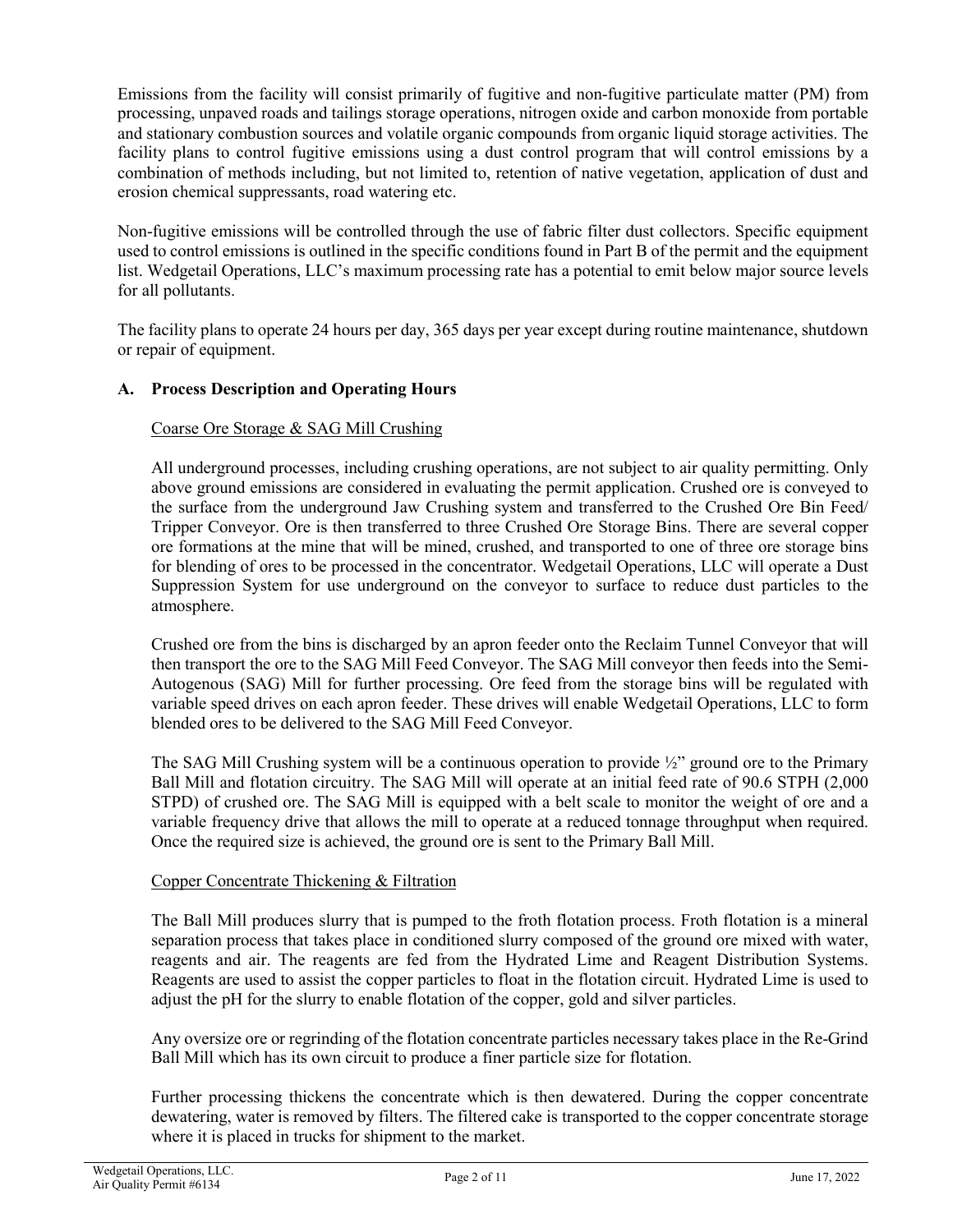# Tailings Thickening & Filtration

The tailings slurry is received from the settled product at the bottom of the tanks during the copper concentrate flotation process. The slurry is pumped to the tailings thickening process for further dewatering and filter press. This results in a filter cake that contains 10% to 20% moisture by weight and discharges the dry tailings into the Tailings Storage Bin or into trucks.

### **B. Air Pollution Control Equipment**

The following sections are identified within the air quality permit as including air pollution control equipment:

Section 3 Hydrated Lime & Reagent Distribution Systems

These systems contain two separate fabric filter housings that achieve at least a 99% control efficiency for dust control.

# **III. REGULATORY HISTORY**

### **A. Testing & Inspections**

Testing will be performed on affected equipment if necessary within 180 days of initial start-up of the Wedgetail Operations, LLC. As currently drafted, opacity tests to comply with the NSPS are the only identified performance tests.

### **B. Permit Deviation Reports**

None because Wedgetail Operations, LLC has not begun installation or operation of the mine.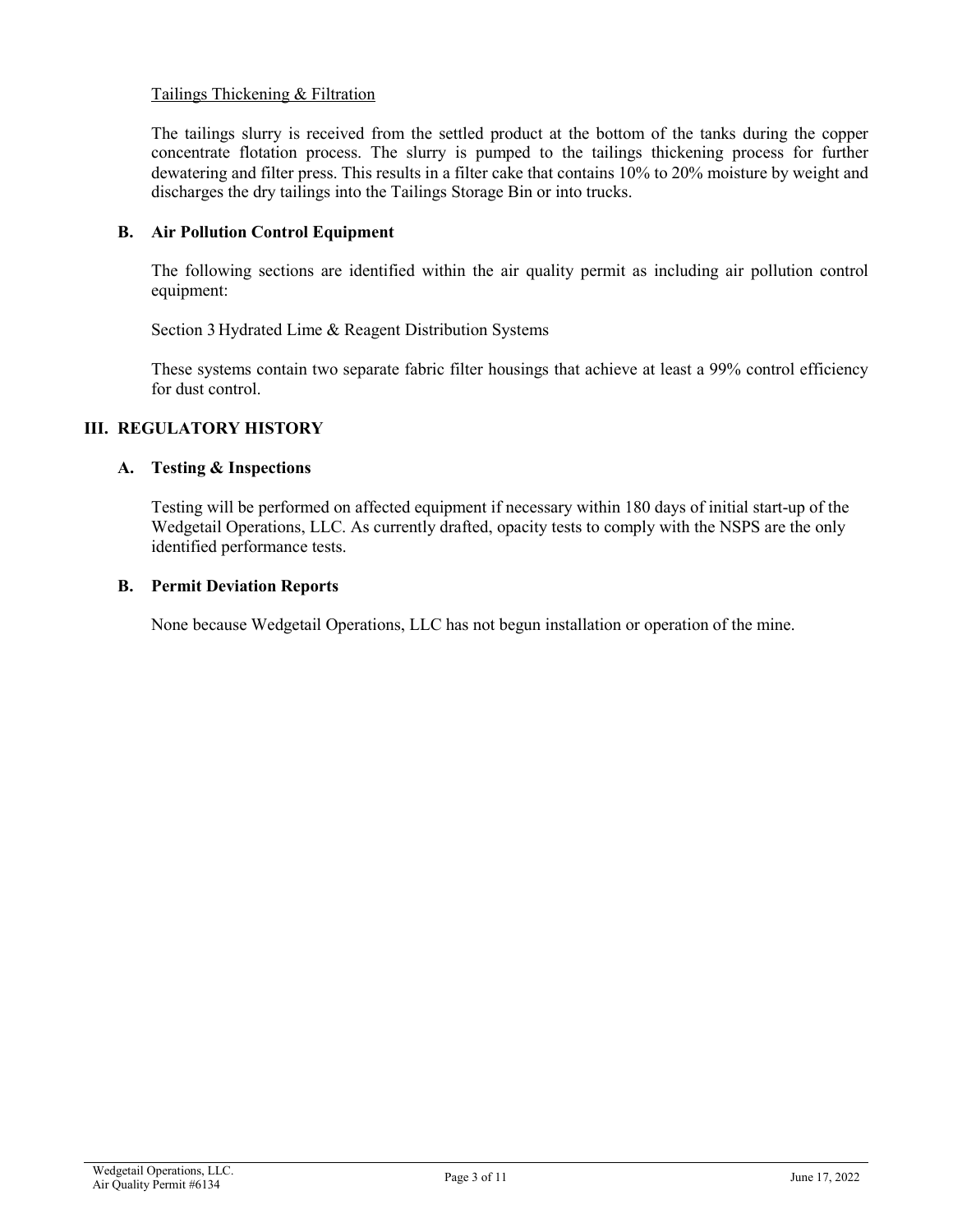# **IV. EMISSION ESTIMATES**

# **A. Facility Wide Estimates**

The following table of emission estimates has been reviewed and approved by PDEQ. It is important to be aware that these emissions exclude any underground processes since PDEQ's jurisdiction under air quality is for above ground emissions.

The emission factors used to calculate the PTE estimates are based on voluntarily accepted synthetic emission limitations (SEL) and AP-42. Testing to be completed upon start-up will verify these estimates. PDEQ will adjust the PTE if necessary depending on the test results.

| <b>Pollutant</b>                          | <b>Potential To Emit</b><br>(Including Fugitives)<br>(Tons per Year) | <b>Potential To Emit</b><br>(Non-Fugitive Emissions Only)<br>(Tons per Year) |
|-------------------------------------------|----------------------------------------------------------------------|------------------------------------------------------------------------------|
| Particulate Matter (as PM)                | 12.91                                                                | 7.40                                                                         |
| Particulate Matter (as PM <sub>10</sub> ) | 12.91                                                                | 7.40                                                                         |
| Nitrogen Oxides $(NOX)$                   | N/A                                                                  | 2.74                                                                         |
| Sulfur Oxides $(SO_X)$                    | N/A                                                                  | 0.06                                                                         |
| Carbon Monoxide (CO)                      | N/A                                                                  | 0.62                                                                         |
| Volatile Organic Compounds (VOCs)         | 33.94                                                                | 0.08                                                                         |
| Hydrogen Sulfide $(H_2S)$                 | 9.6                                                                  | N/A                                                                          |
| Hazardous Air Pollutants (HAPs)           | 0.0211                                                               | 0.0034                                                                       |

# **Table I – Potential to Emit**

Based on the facility PTE emission estimates, the Wedgetail Operations, LLC facility is a **Class II; True Minor** for all regulated pollutants.

### **V. APPLICABLE REQUIREMENTS**

### **A. Code of Federal Regulations (CFR):**

40 CFR 60 Subpart LL New Source Performance Standards for Metallic Mineral Processing plants. 40 CFR 60 Subpart IIII New Source Performance Standards for Stationary Internal Combustion Engines.

40 CFR 63 Subpart CCCCCC

National Emission Standards for Hazardous Air Pollutants for Source Categories: Gasoline Dispensing **Facilities** 

### **B. Pima County Code (PCC) Title 17, Chapter 17.16:**

The Wedgetail Operations, LLC is also subject to local (Pima County) air pollution emission standards. The specific Pima County conditions applicable to the Wedgetail Operations, LLC ore processing facility and tailings facilities are identified below:

17.16.010 Local Rules and Standards – Applicability of More than One Standard

17.16.020 Noncompliance with Applicable Standards

- 17.16.040 Visible Emission Standards: Standards and applicability (Include NESHAP)
- 17.16.050 Visibility Limiting Standards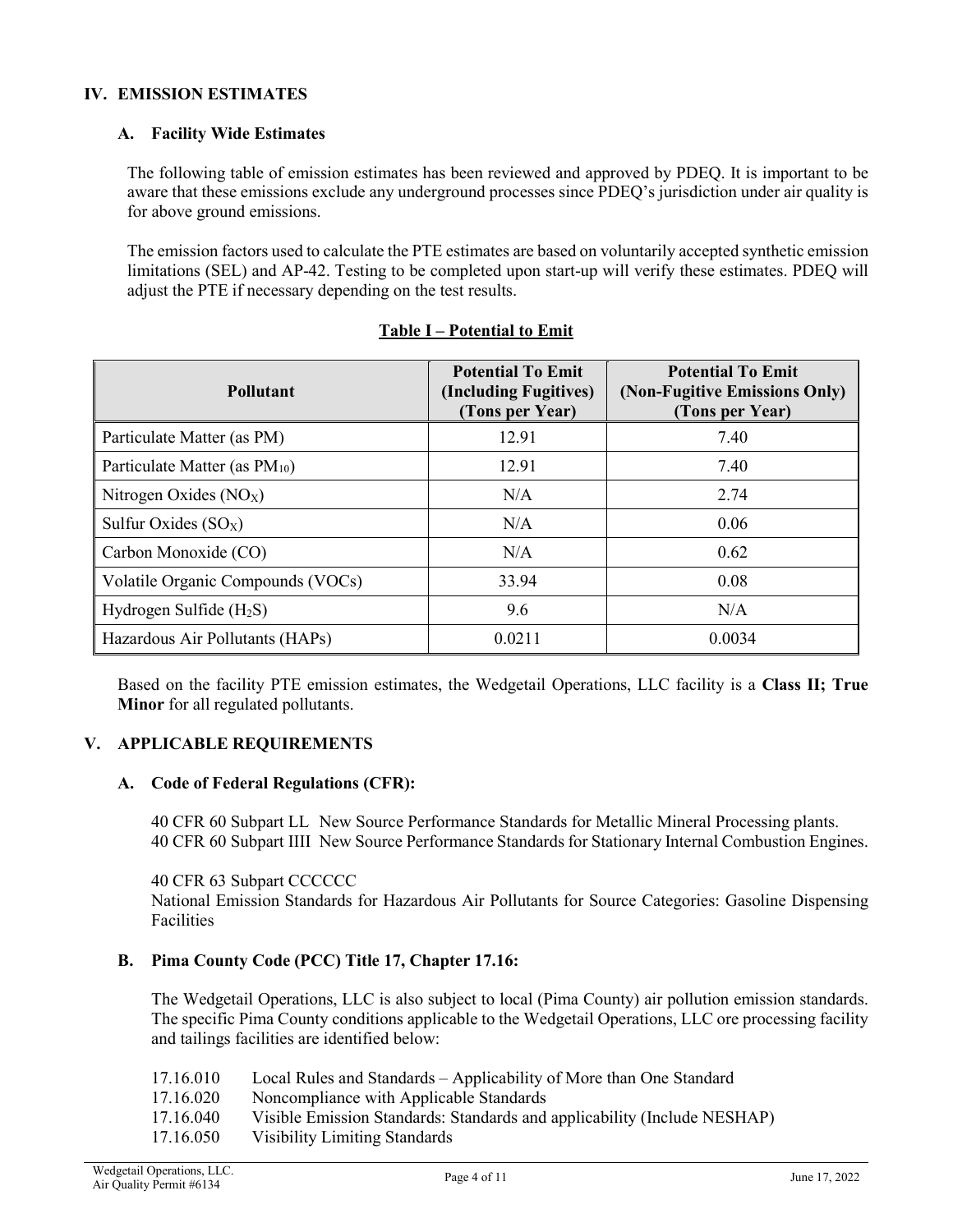| <b>Fugitive Dust Producing Activities</b>                                          |
|------------------------------------------------------------------------------------|
| Roads and Streets                                                                  |
| Particulate Materials                                                              |
| Storage Piles                                                                      |
| Mineral Tailings                                                                   |
| Standards of Performance for Fossil-Fuel Fired Industrial and Commercial Equipment |
| Standards of Performance for Storage Vessels for Petroleum Liquids                 |
| Standards of Performance for Unclassified Sources                                  |
| Off-Road Machinery                                                                 |
| Roadway and Site Cleaning Machinery                                                |
| Standards of Performance for New Stationary Sources                                |
|                                                                                    |

# **VI. PERMIT CONTENTS**

The following section of the TSD refers to the specific conditions of the permit and explains in detail the written permit.

### **A. Applicability**:

The Wedgetail Operations, LLC is subject to Federal New Source Performance Standards (NSPS) namely Title 40, Code of Federal Regulations (CFR), Part 60, Subpart LL (Standards of Performance for Metallic Mineral Processing plants), Subpart IIII (Standards of Performance for Stationary Internal Combustion Engines). The standards of performance are promulgated for the control of particulate matter (Subpart LL) and control of NMHC + NOx, CO & PM from stationary engines (Subpart IIII). The mine is also subject to Part 63 Subpart CCCCCC (National Emission Standards for Hazardous Air Pollutants for Source Categories: Gasoline Dispensing Facilities). These standards apply to new, modified or reconstructed facilities.

The provisions of Subpart LL apply to the following affected facilities at the Wedgetail Operations, LLC: Each conveyor belt transfer point, product packaging station, storage bin, enclosed storage area, truck loading station, truck unloading station, at the mill or concentrator.

The NSPS Subpart LL identifies emission limits for fugitive dust emissions by limiting the opacity of fugitive dust emissions. The rule also requires periodic monitoring for water spray equipment that is used to control fugitive PM emissions.

EPA exempts wet material processing operations from the requirements of this standard. These processes as defined have no potential for PM emissions. Affected facilities under NSPS Subpart LL are those that commence construction or modification after August 24, 1982.

The provisions of Subpart IIII apply to owners and operators of stationary compression ignition (CI) internal combustion engines (ICE) that:

- 1. Commence construction or modify or reconstruct their engines after July 11, 2005 where the engines are:
	- a. Manufactured after April 1, 2006 and are not fire pump engines, or
	- b. Manufactured as a certified National Fire Protection Association (NFPA) fire pump engine after July 1, 2006.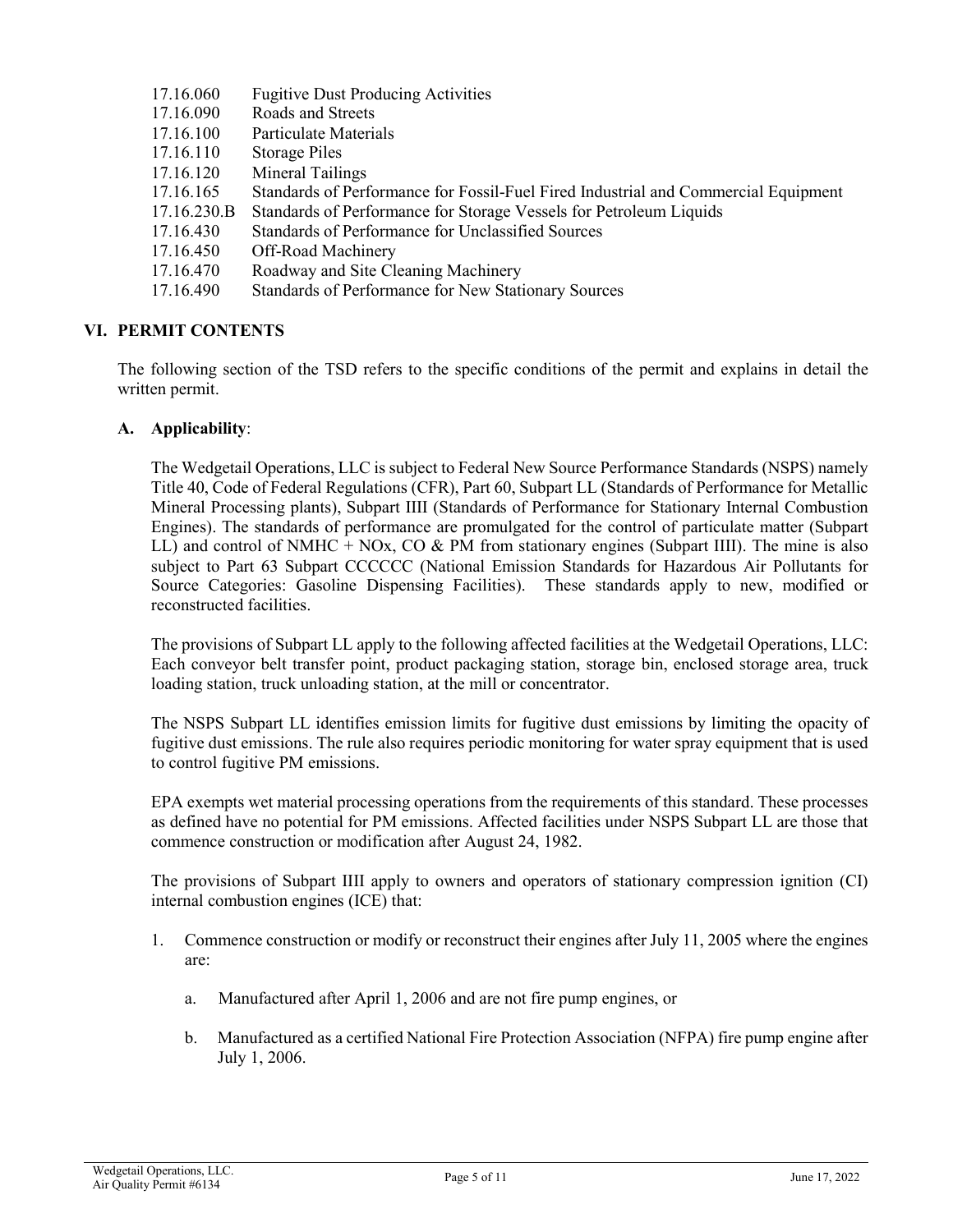2. The provisions of this subpart are not applicable to engines being tested at an engine test cell/stand.

The NSPS for Subpart IIII prescribes limits that have to be certified by the manufacturer for a specific period of time. After this period, Wedgetail Operations, LLC is required to assure compliance with those limits. Wedgetail Operations, LLC is required to purchase engines certified to these limits and maintain the engines as required by the manufacturer.

The provisions of Subpart CCCCCC apply to owners and operators of fuel dispensing facilities that have a monthly throughput of less than 10,000 gallons per month that commenced construction after January 10, 2008. Wedgetail Operations, LLC will have a 10,000 gallon gasoline storage tank onsite for dispensing fuel to vehicles. Wedgetail Operations, LLC has stated that the tank will have a throughput of 30,000 gallons/ year or 2,500 gallons/ month.

This NESHAP prescribes "housekeeping" requirements for affected operators to ensure that spills are cleaned up as soon as possible, containers are closed when not in use and minimization of gasoline spills. The federal regulation does not require any other type of emission controls or reductions.

# **B. Emission Limitations and Standards:**

The specific emission limits and standards applicable to the Wedgetail Operations, LLC have been grouped by operation type and titled Sections. Each Section represents a particular process(es) or operation at the facility. The Control Officer has (where possible) organized the specific conditions identified in each Section parallel to where the process/operation starts and ends.

### **Section 1: Coarse Ore Storage & SAG Mill Crushing System**

### **Emission Group A**

The equipment identified within this group is stationary process equipment. Emissions from this group are subject to a fugitive standard identified in the NSPS Subpart LL. All fugitive and process fugitive emissions from the underground conveyor belt to the storage bins and from the storage bins to the SAG Mill Crushing System are controlled by the Dust Suppression System pollution control devices. Permit Conditions are directly from the NSPS. Where the NSPS lacks the appropriate conditions, additional monitoring, testing and recordkeeping conditions commensurate with the activity or process have been included in the permit to assure compliance with the Emission Limitations and Standards.

### **Emission Group B**

There are no emissions from this equipment group. This group is a pollution control device and a permit condition requiring the Permittee to install and maintain this equipment is included. This condition is a federally enforceable condition as it controls emissions from the conveyor belts which could lead to emissions above 100 TPY if uncontrolled.

The emission points (stacks) of APC equipment subject to the NSPS Subpart LL particulate matter and opacity limitations are identified within each emission group. Non NSPS equipment/ processes are subject to local standards identified in Title 17 of the Pima County Code (PCC).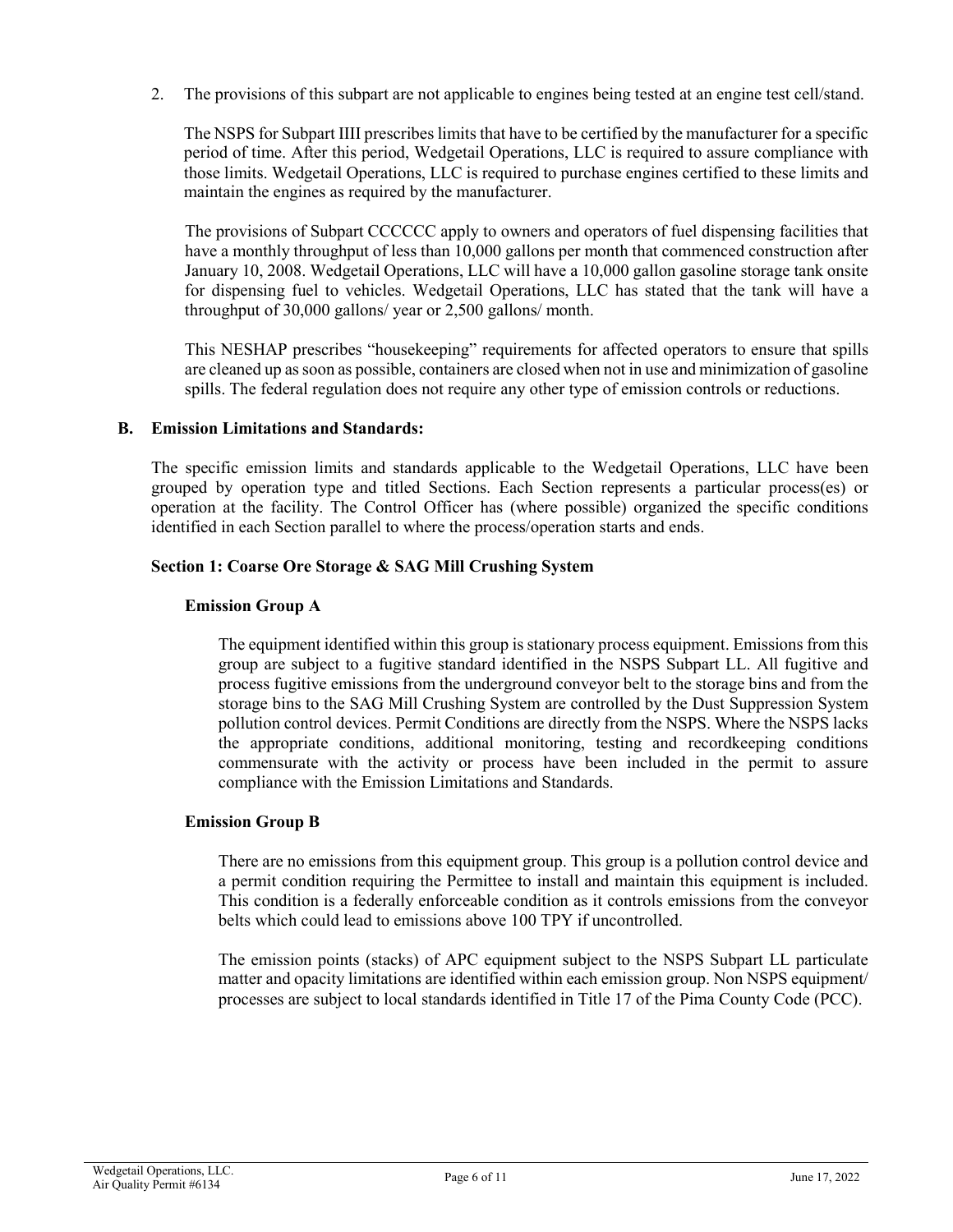# **Emission Group C**

The predominant source of fugitive emissions is from material handling operations. An opacity standard associated with process fugitive and fugitive sources is common to all new sources subject to NSPS Subpart LL. This opacity standard is 10%. Where the NSPS lacks the appropriate conditions, monitoring, testing and recordkeeping conditions commensurate with the activity or process have been included in the permit to assure compliance with the Emission Limitations and Standards.

### **Section 2: Copper Concentrate Thickening & Filtration**

The emissions from this equipment group are not collected by a capture system. The predominant source of such fugitive emissions is from material handling operations. An opacity standard associated with process fugitive and fugitive sources is common to all new sources subject to NSPS Subpart LL. This opacity standard is 10%. Where the NSPS lacks the appropriate conditions, monitoring, testing and recordkeeping conditions commensurate with the activity or process have been included in the permit to assure compliance with the Emission Limitations and Standards.

### **Section 3: Hydrated Lime & Reagent Distribution Systems**

The equipment identified within this group is stationary process equipment used to add lime and other reagents during the copper producing process. Emissions from this process will be mostly particulate matter fugitive emissions and are controlled by vents on the bins and silos. Both Emission groups are subject to PCC 17.16.430 'Standards of Performance for Unclassified Sources'.

### **Section 4: Mining Operations**

The Permittee is required to submit a Dry Stack Tailings Management Plan (DSTMP) and a Fugitive Dust Management Plan (FDMP) no later than 180 days (6 months) after issuance of the final permit. This will allow PDEQ to review the plan and correspond with Wedgetail Operations, LLC and finalize management plans that assure compliance with Pima County Code fugitive dust regulations, property boundary lines and opacity limitations. The Permittee will be required to review and evaluate the DSTMP annually to determine the effectiveness in controlling dust from the dry stack tailings. Should the annual review show that the DSTMP is ineffective in controlling dust, Wedgetail Operations, LLC is required to submit revisions to the plan outlining changes to be implemented that show improved compliance over the previous year. The Wedgetail Operations, LLC may employ methods above what is required by Pima County Code or accepted management practices for controlling dust.

### **General Fugitive Standards**

The emissions from equipment identified within this section are not collected by a capture system. The predominant sources of such emissions are fugitive that arise from material handling operations, wind erosion and maintenance operations (demolition/renovation).

The general fugitive standards applicable to Wedgetail Operations, LLC are identified with reference to Pima County Code.

### **Dry Stack Tailings**

The potential fugitive emissions from the dry stack tailings are required to be controlled to prevent excessive amounts of particulate matter from becoming airborne. Wedgetail Operations, LLC is required to follow a DSTMP approved by the Control Officer to provide adequate air pollution control.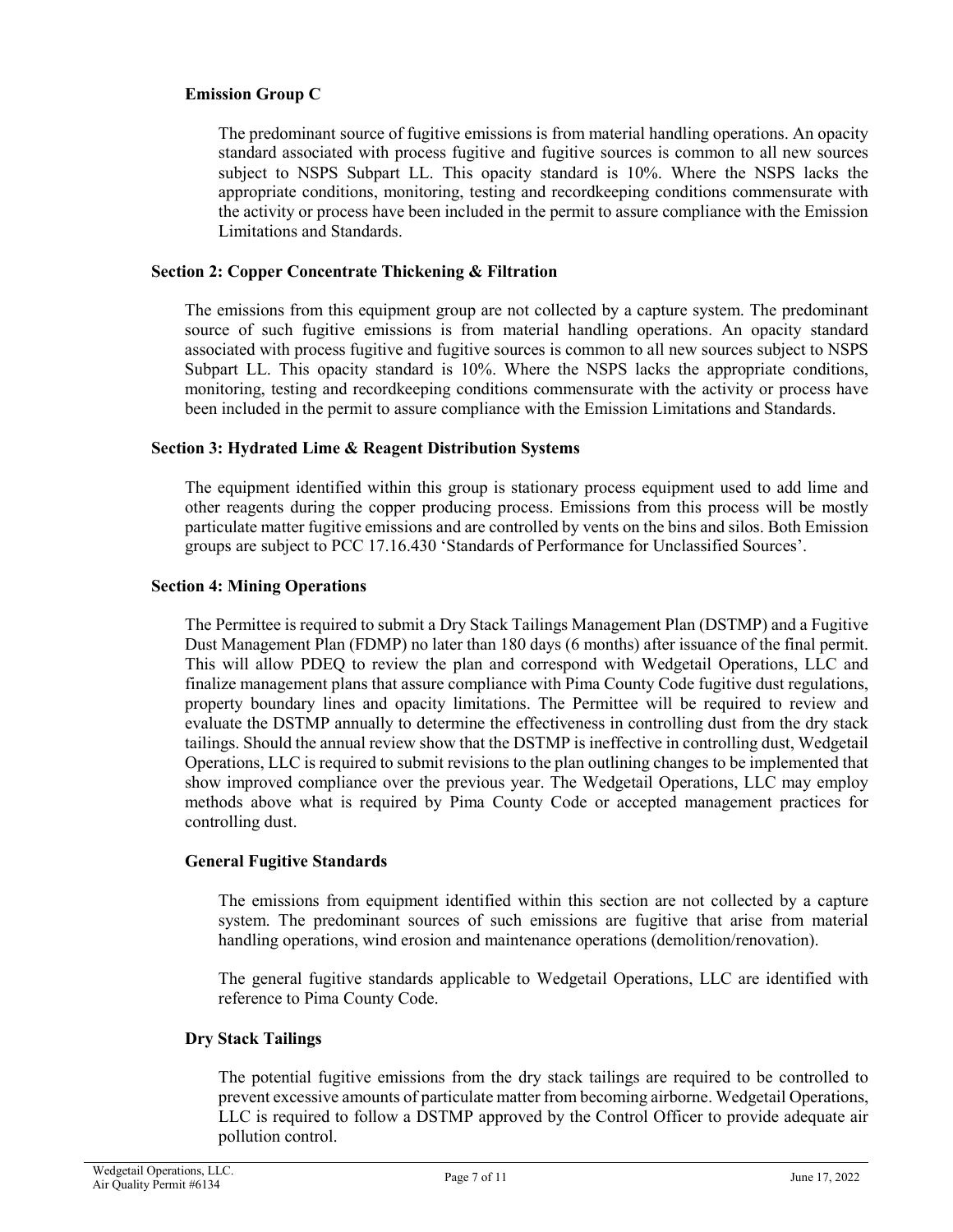### **Vehicles on Unpaved Surfaces**

Wedgetail Operations, LLC is required to control the potential fugitive emissions from vehicles on unpaved roads to the extent that the emissions do not diffuse beyond the property boundary. The FDMP addresses dust control in these areas. Effective control measures include but are not limited to: limiting vehicular speeds, maintaining the road surface and if possible covering stock loads in open bodied trucks (where practicable).

#### **Other Fugitive Dust Sources**

Wedgetail Operations, LLC is required to include in the FDMP control of fugitive dust from all other fugitive dust producing sources. These sources include but are not limited to drilling, blasting, truck dumping, grading and other activities.

#### **Demolition and Renovation**

Wedgetail Operations, LLC shall comply with all the requirements of 40 CFR 61, Subpart M (National Emission Standards for Hazardous Air Pollutants) – Asbestos. The asbestos regulation covers many sources of asbestos including demolition and renovation of structures.

### **Section 5: Combustion Processes**

The combustion equipment identified within this section has the potential to emit significant quantities of regulated air pollutants. However since this equipment are diesel fired emergency generators or fire pump engines subject to NSPS Subpart IIII, operation is limited to emergency use only and a 100 hour per year limitation on maintenance and testing. The EPA has established conditions that apply to these engines. PDEQ has extracted those conditions that apply to the Wedgetail Operations, LLC and included those in the permit.

### **Operational Limitation:**

Prohibition from operating affected stationary rotating machinery in excess of the allowable hours of operation in any 12-consecutive month period.

### **Opacity:**

The Permittee cannot allow any equipment under his control to emit effluents (such as exhaust from a generator) that exceed specific values of opacity (the degree to which light cannot pass through the plume of effluent/exhaust.) The Permittee demonstrates compliance with this regulation by checking the exhaust from the emergency generator under his control quarterly, and keeping complete records of these checks.

#### **Fuel Limitation:**

The Permittee is prohibited from firing fuels other that those allowed by the permit. This is a material permit condition as alternate fuels may result in as increase in emissions for this group of equipment to above major source thresholds.

#### **Section 6: Storage Tanks**

The Permittee has two storage tanks onsite that store gasoline and diesel fuel used onsite. The gasoline tank is subject to NESHAP subpart CCCCCC and the diesel fuel tank is subject to PCC 17.16.430 'Standards of Performance for Unclassified Sources'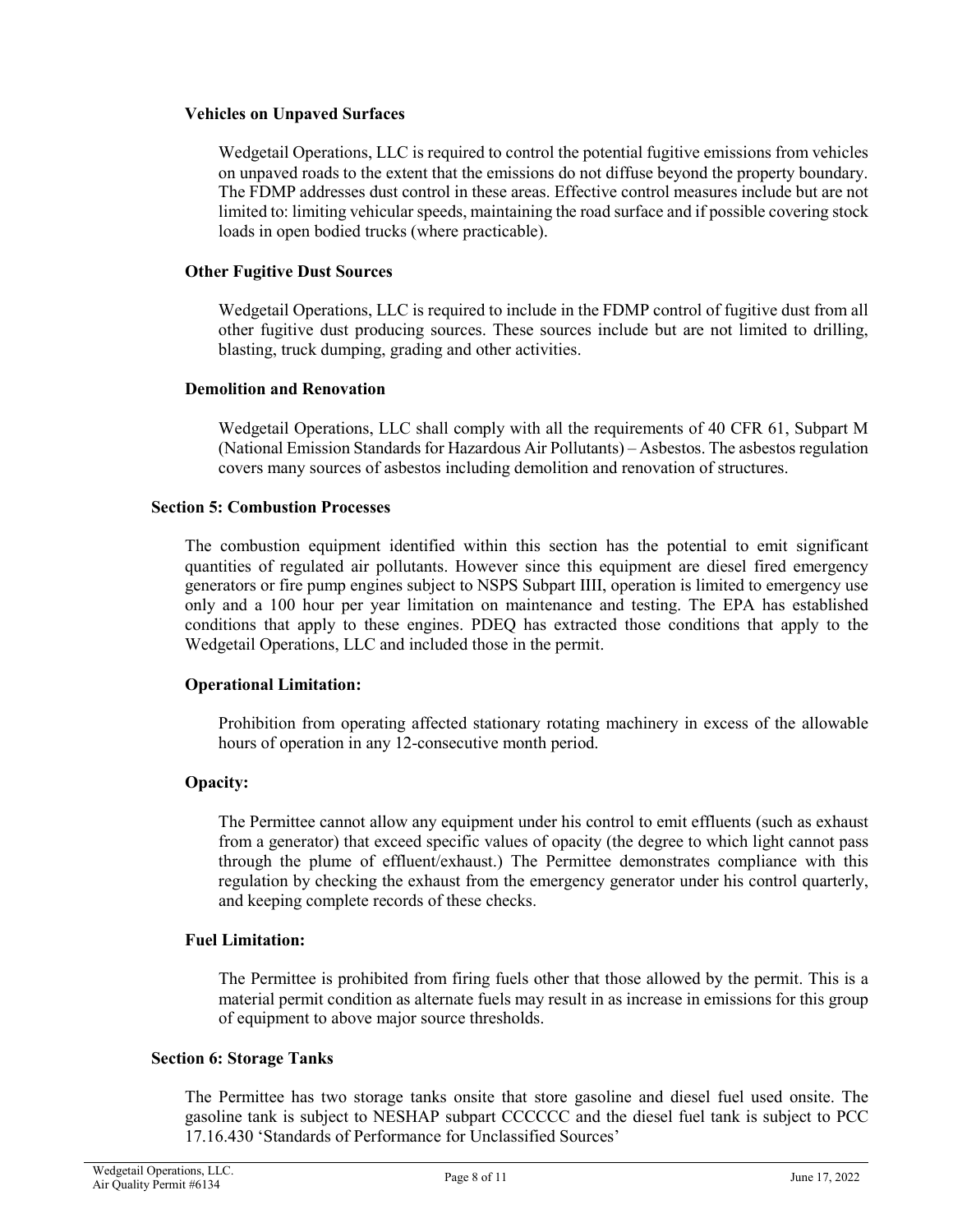# **Section 7: Mobile Sources**

The Permittee has various mobile sources onsite that are subject to Pima County Code. The Permittee is required to show compliance with local regulations limiting emissions from these operations as prescribed in section 9 of the permit.

# **C. Monitoring Requirements:**

The specific monitoring requirements identified within the permit are presented in Table II below.

| Part B<br><b>Section</b> | <b>Emission</b><br>Group | <b>Specific</b><br><b>Condition</b> | <b>Description of Permit Content</b>                                                                                                                                                                                                                                                                                                                                                                                                                                                                                                                                                                                                                                                                   |  |
|--------------------------|--------------------------|-------------------------------------|--------------------------------------------------------------------------------------------------------------------------------------------------------------------------------------------------------------------------------------------------------------------------------------------------------------------------------------------------------------------------------------------------------------------------------------------------------------------------------------------------------------------------------------------------------------------------------------------------------------------------------------------------------------------------------------------------------|--|
| $\mathbf{1}$             | A                        | II.A                                | Opacity Checks and Measurements incl. Fugitive Dust                                                                                                                                                                                                                                                                                                                                                                                                                                                                                                                                                                                                                                                    |  |
| $\mathbf{1}$             | $\mathsf{C}$             | $ILC.1-4$                           | Requirement to demonstrate compliance with the federal and local                                                                                                                                                                                                                                                                                                                                                                                                                                                                                                                                                                                                                                       |  |
|                          |                          |                                     | opacity standards by periodically monitoring the emissions from the                                                                                                                                                                                                                                                                                                                                                                                                                                                                                                                                                                                                                                    |  |
| $\overline{2}$           |                          | $II.A.2-6$                          | equipment group every two weeks. The frequency of monitoring is to<br>assure that Wedgetail Operations, LLC is complying with the opacity                                                                                                                                                                                                                                                                                                                                                                                                                                                                                                                                                              |  |
|                          |                          |                                     | standards. When operating as required there should be minimal                                                                                                                                                                                                                                                                                                                                                                                                                                                                                                                                                                                                                                          |  |
| $\overline{3}$           | A & B                    | $II.A.1-5$                          | emissions from these processes. As a result only checks and not Method                                                                                                                                                                                                                                                                                                                                                                                                                                                                                                                                                                                                                                 |  |
| $\overline{4}$           | $\mathbf{A}$             | II.A & B                            | 9 opacity observations will currently be required. Opacity measurements<br>will be required when there seems to be a violation of an opacity<br>standard. The Permittee is required to monitor emissions only when                                                                                                                                                                                                                                                                                                                                                                                                                                                                                     |  |
|                          |                          |                                     | equipment or the process is in normal operating mode. This prevents the<br>Permittee from monitoring emissions when equipment and processes are<br>not running and recording that as fulfilling a monitoring requirement.                                                                                                                                                                                                                                                                                                                                                                                                                                                                              |  |
|                          |                          |                                     | Opacity Standard                                                                                                                                                                                                                                                                                                                                                                                                                                                                                                                                                                                                                                                                                       |  |
| 5                        | $\mathsf{A}$             | II.A.2.c                            | The Permittee demonstrates compliance with this regulation by checking<br>the exhaust from the emergency generator quarterly, and keeping<br>complete records of these checks. This monitoring condition is not a<br>federally enforceable condition.                                                                                                                                                                                                                                                                                                                                                                                                                                                  |  |
|                          |                          |                                     | <b>Fuel Limitation</b>                                                                                                                                                                                                                                                                                                                                                                                                                                                                                                                                                                                                                                                                                 |  |
| 5                        | $\mathbf{A}$             | III.A.2                             | Each type of fuel burned in equipment powered by combustion has a<br>unique blend of constituents. When burned, each fuel results in the<br>release of regulated pollutants to the atmosphere at characteristic levels.<br>This permit is written to account for only the fuel specified in Section 5<br>of the permit. Use of fuels other than those specified would result in<br>different rates of pollutant emission. Therefore, the Permittee must only<br>burn the designated fuel specified in Section 5 of the permit to remain in<br>compliance with the conditions of this permit. This monitoring/<br>recordkeeping condition is a federally enforceable condition to comply<br>with I.A.4. |  |

# **Table II – Monitoring Requirements**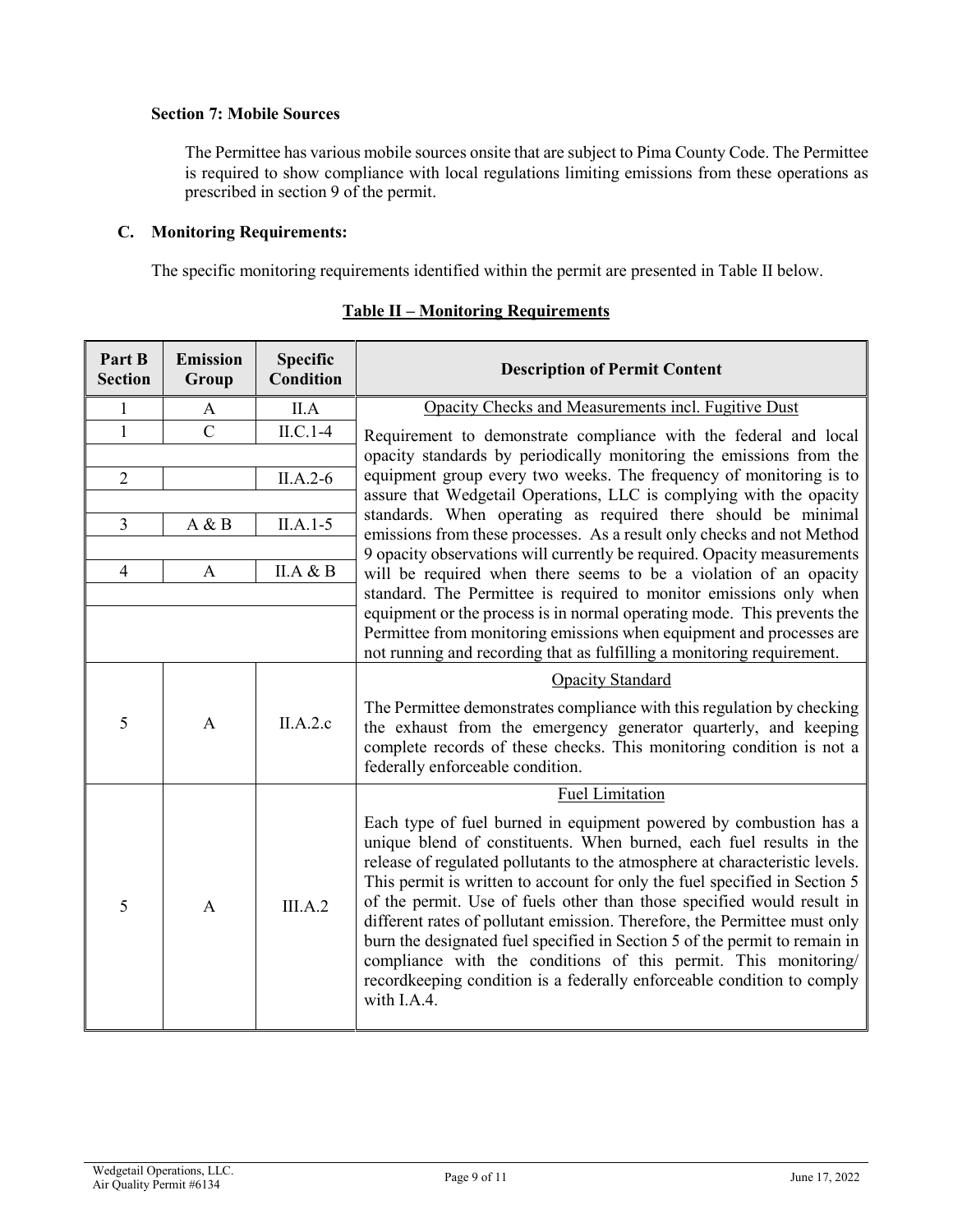| Part B<br><b>Section</b> | <b>Emission</b><br>Group | <b>Specific</b><br><b>Condition</b> | <b>Description of Permit Content</b>                                                                                                                                                                                                                                                                                                                                                                                                                                                                                                                                                                                                                                                                                                                                                                                                                                                              |  |
|--------------------------|--------------------------|-------------------------------------|---------------------------------------------------------------------------------------------------------------------------------------------------------------------------------------------------------------------------------------------------------------------------------------------------------------------------------------------------------------------------------------------------------------------------------------------------------------------------------------------------------------------------------------------------------------------------------------------------------------------------------------------------------------------------------------------------------------------------------------------------------------------------------------------------------------------------------------------------------------------------------------------------|--|
| 5                        | $\mathsf{A}$             | II.A.1                              | Requirement for Wedgetail Operations, LLC to follow an approved<br>DSTMP & FDMP. As discussed previously, the DSTMP & FDMP are<br>required to contain monitoring methods, measures and dust reducing<br>activities that the Wedgetail Operations, LLC will employ to reduce or                                                                                                                                                                                                                                                                                                                                                                                                                                                                                                                                                                                                                    |  |
| $\overline{\mathcal{L}}$ | $\mathsf{A}$             | II.A.2                              | prevent excessive dust from becoming airborne and if airborne to ensure<br>that either the opacity standard is not exceeded or the emissions do not<br>cross property boundary lines. Emissions that cross property boundary<br>lines are a violation whether or not the opacity limit is exceeded.<br>In addition, PDEQ is requiring a yearly review of the DSTMP by<br>Wedgetail Operations, LLC in order to determine its effectiveness in<br>controlling dust. The annual review shall take into account past dry stack<br>tailings compliance issues, resolved or unresolved including complaints<br>reported to PDEQ and propose how those issues can be avoided in the<br>future. Recommendations or stricter requirements will be prescribed by<br>PDEQ should Wedgetail Operations, LLC's annual review show that<br>changes are required but not proposed by Wedgetail Operations, LLC. |  |

# **D. Facility Changes:**

The Permittee retains the ability to modify operations at the facility. However, the permit covering the facility must reflect the current state of operations *at all times*. Therefore, provisions have been made in the Pima County Code to allow changes in permits to reflect new facility conditions. The proper procedure must be followed when making certain modifications to the facility, and the permit. See the rules referenced in the permit for enumeration of these requirements.

# **E. Alternate Operating Scenarios:**

As part of the normal operations, the Wedgetail Operations, LLC facility has proposed to have alternate operating scenarios when an alternate reagent us is used. When writing permits PDEQ only includes alternate operating scenarios if operation under that method would trigger a different set of applicable requirements. In using the alternate product, Wedgetail Operations, LLC will not trigger another set of applicable requirements therefore the product has been included as part of normal operations and Wedgetail Operations, LLC may change reagents as needed without triggering a permit revision or notification. Records are required to be maintained showing reagent use.

# **F. Miscellaneous Comments**

None

# **VII. IMPACTS TO AMBIENT AIR QUALITY**

None required as the source is not subject to PSD or NSR as it is not a major source.

# **VIII. CONTROL TECHNOLOGY DETERMINATION**

No control technologies needed to be determined. This facility is in an area of attainment and is not a new source.